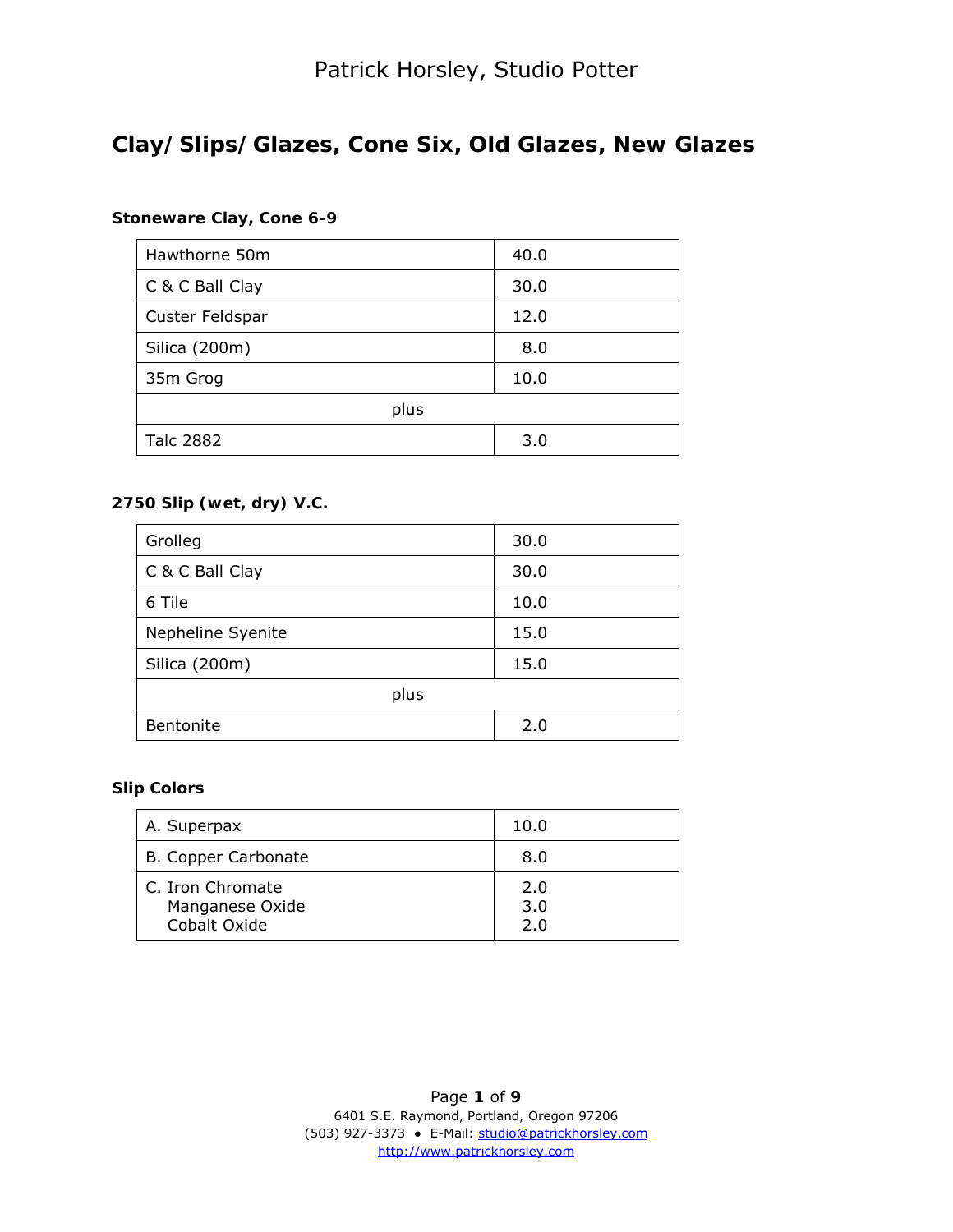### **2155 Bronze**

| Custer Feldspar | 60.0 |
|-----------------|------|
| Albany/Alberta  | 15.0 |
| Manganese Oxide | 20.0 |
| <b>EPK</b>      | 10.0 |
| plus            |      |
| Bentonite       | 2.0  |

### **1134 MATT Black**

| Nepheline Syenite       | 20.0 |  |
|-------------------------|------|--|
| <b>EPK</b>              | 20.0 |  |
| <b>Barium Carbonate</b> | 41.0 |  |
| Lithium Carbonate       | 6.0  |  |
| Silica (325m)           | 11.0 |  |
| <b>Bentonite</b>        | 2.0  |  |
| plus                    |      |  |
| Red Iron Oxide          | 2.0  |  |
| Manganese Oxide         | 2.0  |  |
| Cobalt Oxide            | 2.0  |  |
| Chrome                  | 2.0  |  |

#### **2443 Black/Black**

| Nepheline Syenite       | 60.0 |  |
|-------------------------|------|--|
| Albany/Alberta          | 20.0 |  |
| Red Iron Oxide          | 10.0 |  |
| <b>Cobalt Carbonate</b> | 5.0  |  |
| Silica (325m)           | 5.0  |  |
| plus                    |      |  |
| Bentonite               | 2.0  |  |

Page **2** of **9** 6401 S.E. Raymond, Portland, Oregon 97206 (503) 927-3373 ● E-Mail: studio@patrickhorsley.com http://www.patrickhorsley.com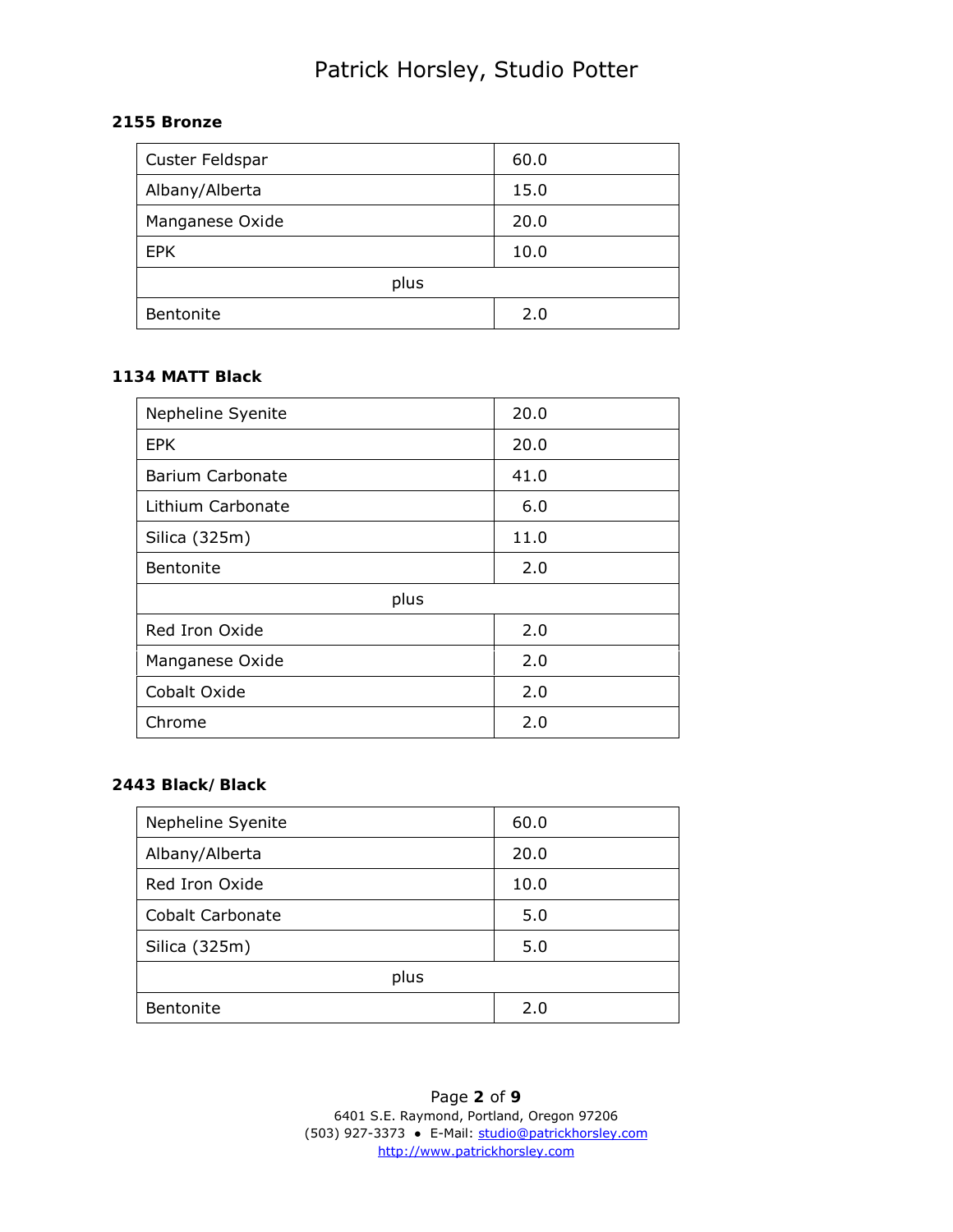**1631 L.W. Chged Cone 6/9**

| Nepheline Syenite       | 47.5 |  |
|-------------------------|------|--|
| <b>Barium Carbonate</b> | 47.5 |  |
| Fusion 403              | 5.0  |  |
| plus                    |      |  |
| Copper Carbonate        | 9.0  |  |
| Veegum CER              | 1.5  |  |
| <b>Bentonite</b>        | 2.0  |  |

#### **1911 Purple Matt**

| G200 H.P.               | 35.0 |  |
|-------------------------|------|--|
| Fusion 403              | 5.0  |  |
| <b>Barium Carbonate</b> | 40.0 |  |
| <b>EPK</b>              | 18.0 |  |
| C & C Ball Clay         | 2.0  |  |
| plus                    |      |  |
| Copper Carbonate        | 6.0  |  |
| Veegum CER              | 1.5  |  |
| <b>Bentonite</b>        | 2.0  |  |

### **2715 Turquoise**

| Nepheline Syenite       | 50.0 |  |
|-------------------------|------|--|
| <b>Barium Carbonate</b> | 30.0 |  |
| Fusion 493              | 15.0 |  |
| Silica (325m)           | 5.0  |  |
| plus                    |      |  |
| Tin Oxide               | 5.0  |  |
| Copper Carbonate        | 3.0  |  |
| Bentonite               | 4.0  |  |

Page **3** of **9** 6401 S.E. Raymond, Portland, Oregon 97206 (503) 927-3373 ● E-Mail: studio@patrickhorsley.com http://www.patrickhorsley.com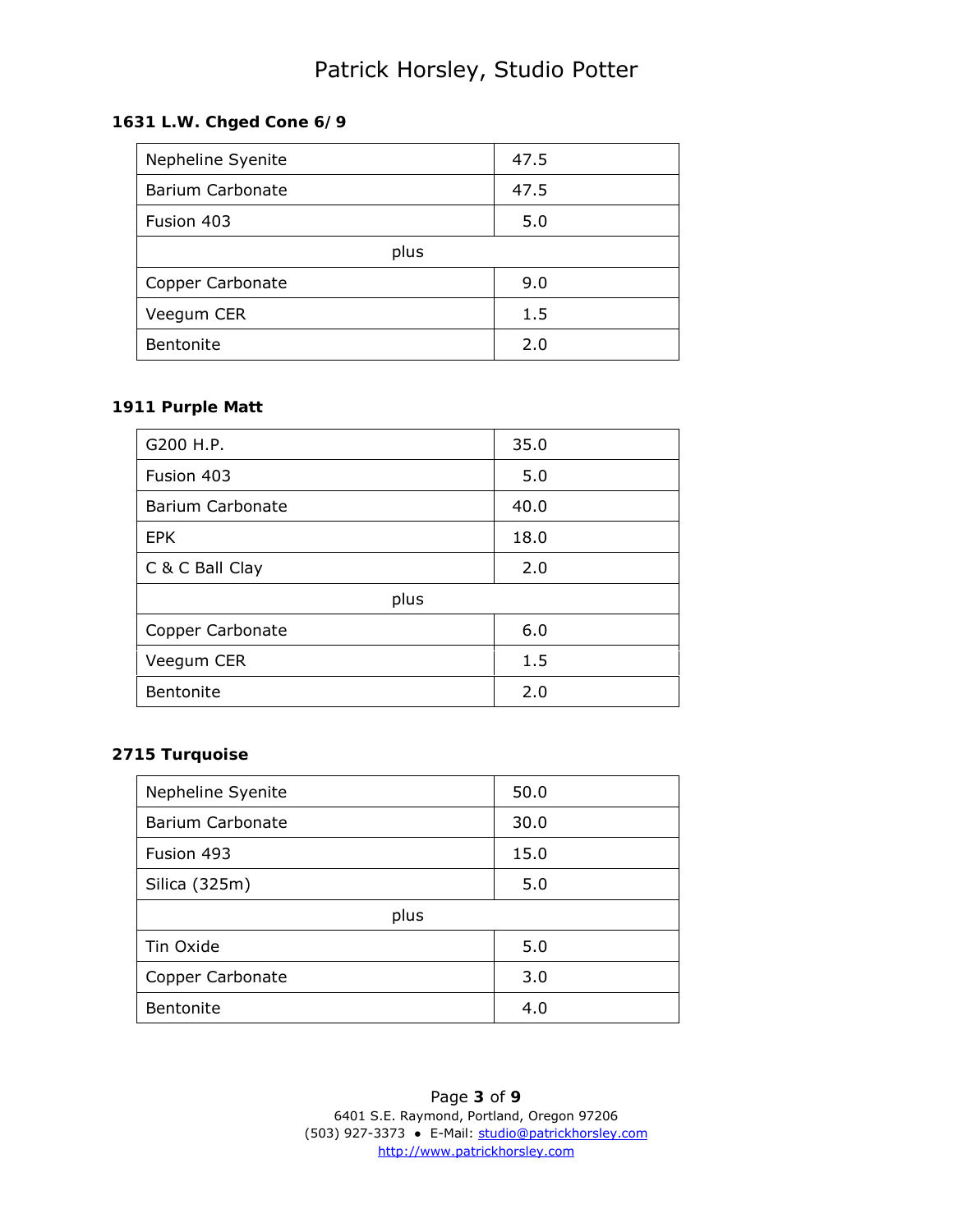### **2761 Envy Green**

| Nepheline Syenite       | 56.0 |  |
|-------------------------|------|--|
| <b>Barium</b>           | 34.0 |  |
| Silica (325m)           | 10.0 |  |
| plus                    |      |  |
| Copper Carbonate        | 4.0  |  |
| <b>Titanium Dioxide</b> | 6.0  |  |
| Bentonite               | 2.0  |  |

## **Matt Red/Bright Red/Yellow**

**1879 Matt Red**

| Custer Feldspar      | 17.8 |  |
|----------------------|------|--|
| Whiting              | 28.6 |  |
| <b>EPK</b>           | 53.6 |  |
| plus                 |      |  |
| 3134                 | 10.0 |  |
| Tricalcium Phosphate | 4.0  |  |
| Red Iron Oxide       | 4.0  |  |
| Bentonite            | 2.0  |  |

**3150 Bright Red**

| Unispar         | 75.0 |  |
|-----------------|------|--|
| Whiting         | 15.0 |  |
| Silica (325m)   | 5.0  |  |
| C & C Ball Clay | 5.0  |  |
| plus            |      |  |
| Mason 6088      | 15.0 |  |
| Bentonite       | 3.0  |  |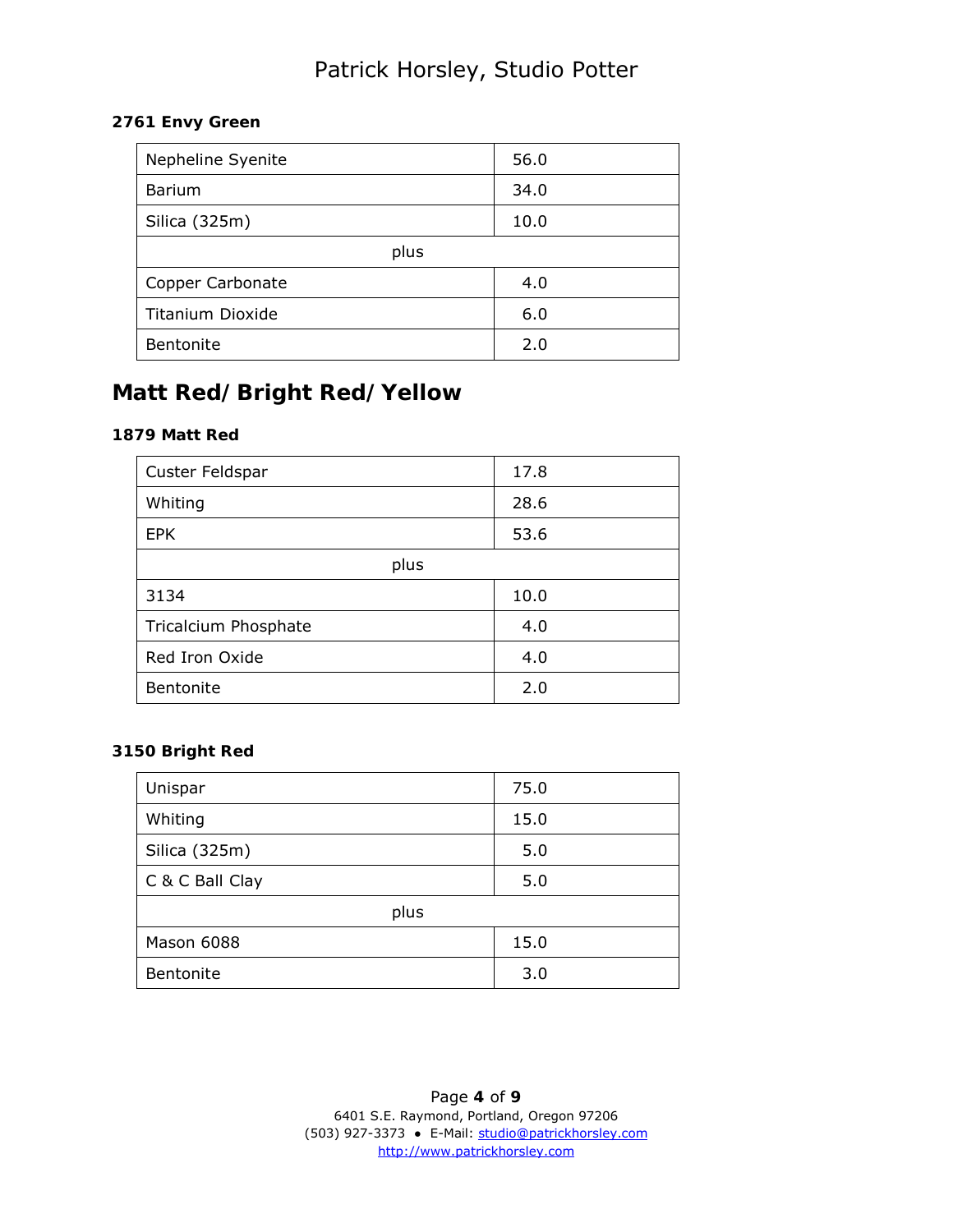**2553 Matt Yellow Ash**

| Unispar                | 14.3 |  |
|------------------------|------|--|
| Whiting                | 28.6 |  |
| <b>EPK</b>             | 57.1 |  |
| plus                   |      |  |
| <b>Gerstley Borate</b> | 4.0  |  |
| Ochre                  | 5.0  |  |
| Wood Ash               | 20.0 |  |
| Bentonite              | 2.0  |  |

**2183 Old Ash #1 Cone 6/9**

| Custer Feldspar                             | 15.0       |  |
|---------------------------------------------|------------|--|
| Ash                                         | 20.0       |  |
| 49er Ball Clay (or other high silica clays) | 40.0       |  |
| Whiting                                     | 20.0       |  |
| Bentonite                                   | 5.0        |  |
| plus                                        |            |  |
| A. Brown/Green<br>Red Iron Oxide            | 8.0        |  |
| B. Blue/Green<br>Cobalt<br>Red Iron Oxide   | 1.0<br>1.0 |  |

**2758 Ash V.C.**

| Wood Ash               | 50.0 |  |
|------------------------|------|--|
| <b>Gerstley Borate</b> | 20.0 |  |
| Whiting                | 12.0 |  |
| <b>EPK</b>             | 8.0  |  |
| Silica                 | 10.0 |  |
| plus                   |      |  |
| Bentonite              | 3.0  |  |

Page **5** of **9** 6401 S.E. Raymond, Portland, Oregon 97206 (503) 927-3373 ● E-Mail: studio@patrickhorsley.com http://www.patrickhorsley.com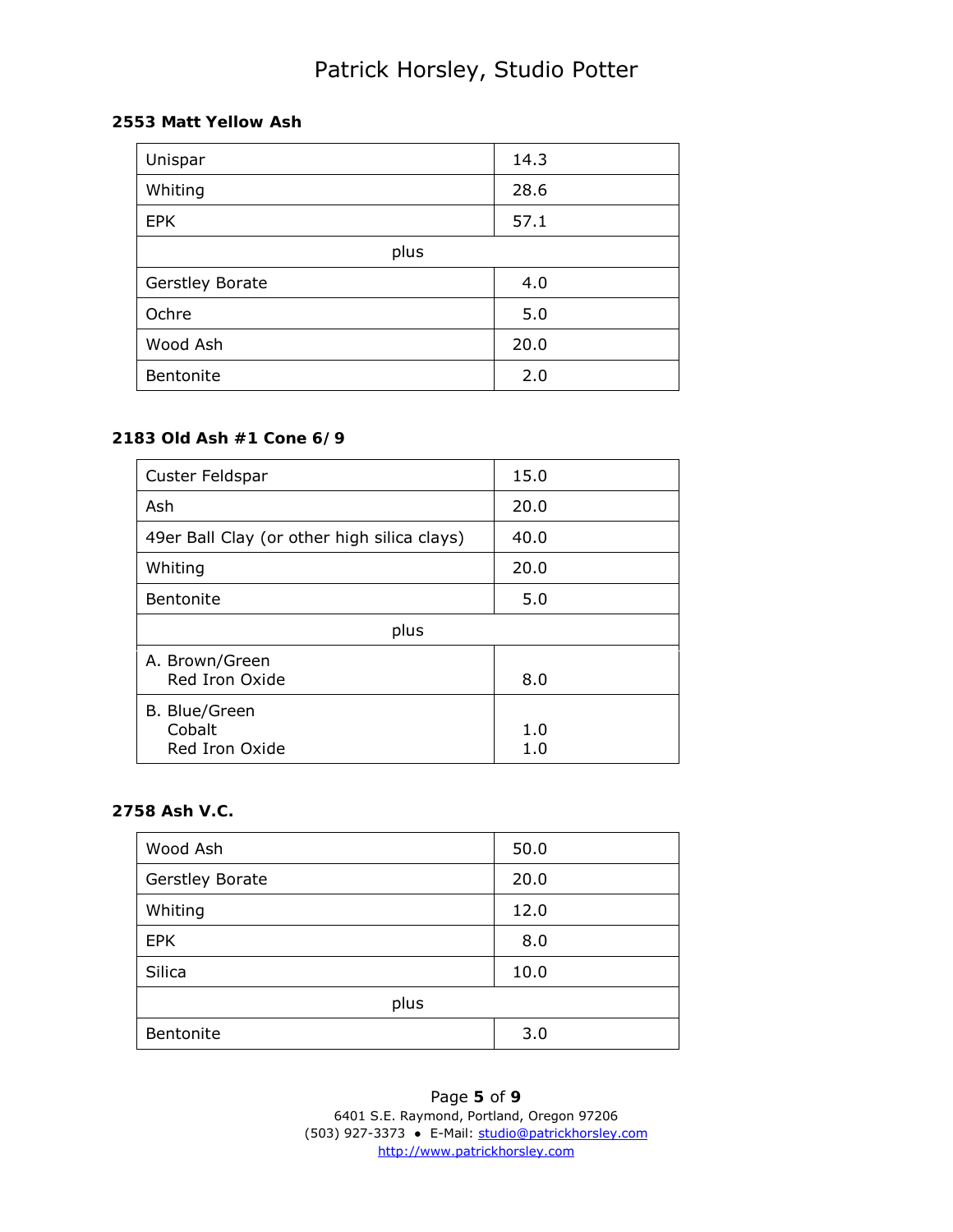### **Shinos**

**2622 Shino P.D.**

| Nepheline Syenite | 47.0 |
|-------------------|------|
| Spodumene (Foote) | 31.0 |
| Superpax          | 4.0  |
| A.12 (Alo203)     | 12.0 |
| Soda Ash          | 2.0  |
| C & C Ball Clay   | 4.0  |

**1634 Shino Dry Matt**

| A.12 (Alo203)        | 58.0 |
|----------------------|------|
| Nepheline Syenite    | 31.5 |
| Spodumene (low iron) | 5.3  |
| <b>Bentonite</b>     | 5.3  |

## **Other Glazes**

**1718 B.W. White**

| G22 H.P.             | 37.1 |  |
|----------------------|------|--|
|                      |      |  |
| Whiting              | 10.2 |  |
| Silica (325m)        | 24.8 |  |
| C & C Ball Clay      | 5.7  |  |
| Talc                 | 5.7  |  |
| 3134                 | 4.7  |  |
| Tricalcium Phosphate | 1.3  |  |
| Zinc                 | 3.2  |  |
| <b>Borax</b>         | 0.6  |  |
| plus                 |      |  |
| Superpax             | 5.0  |  |
| Tin Oxide            | 3.0  |  |
| Bentonite            | 3.0  |  |

Page **6** of **9** 6401 S.E. Raymond, Portland, Oregon 97206 (503) 927-3373 ● E-Mail: studio@patrickhorsley.com http://www.patrickhorsley.com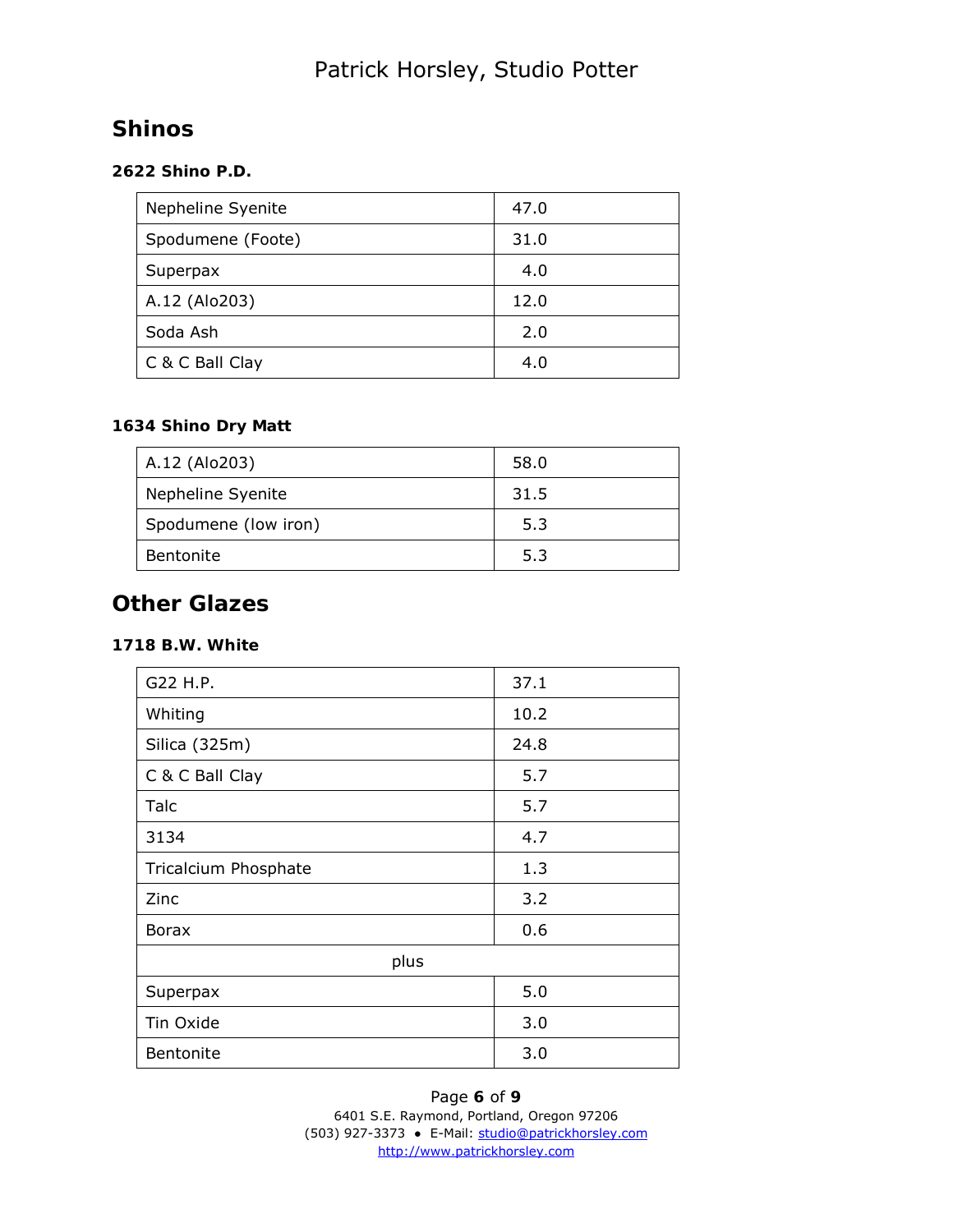### **2121 Hammer White**

| G200 H.P.     | 44.0 |
|---------------|------|
| <b>EPK</b>    | 13.0 |
| Silica (325m) | 16.0 |
| Whiting       | 20.0 |
| 3134          | 7.0  |
| plus          |      |
| Superpax      | 2.5  |
| Tin Oxide     | 5.0  |
| Bentonite     | 2.0  |

### **1402 Copper Wash for 1718/2121**

| Copper Oxide  | 60.0 |
|---------------|------|
| Zinc          | 28.0 |
| Silica (325m) | 9.0  |
| Tin Oxide     | 3.0  |
| Bentonite     | 2.0  |

### **Reeve Green Overglaze for Cone 6**

| Unispar           | 75.0 |  |
|-------------------|------|--|
| Whiting           | 15.0 |  |
| Silica            | 5.0  |  |
| C & C Ball Clay   | 5.0  |  |
| plus              |      |  |
| Chrome Oxide      | 4.0  |  |
| Bentonite         | 3.0  |  |
| Lithium Carbonate | 3.0  |  |

Page **7** of **9** 6401 S.E. Raymond, Portland, Oregon 97206 (503) 927-3373 ● E-Mail: studio@patrickhorsley.com http://www.patrickhorsley.com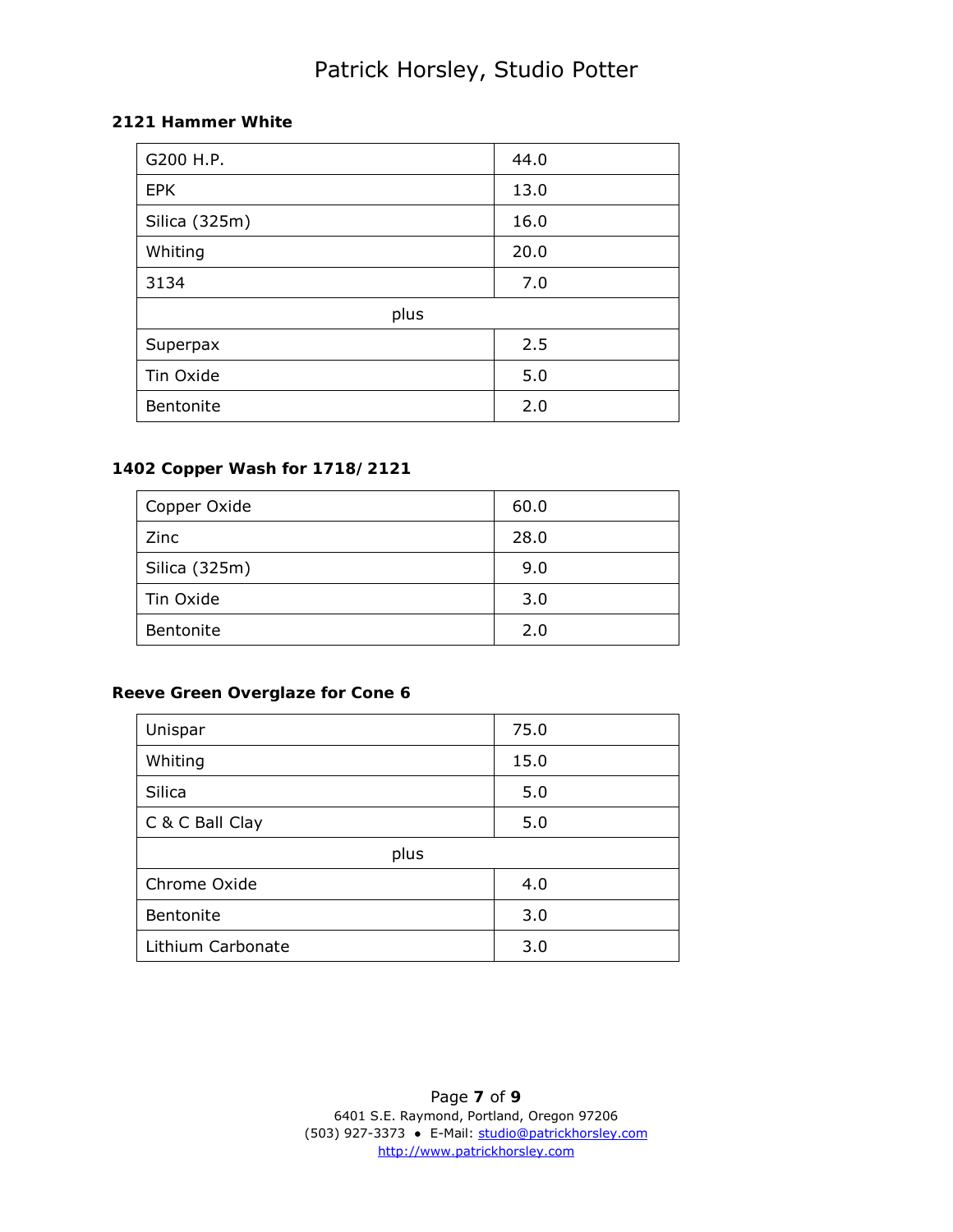**3230 Matt White**

| Custer Feldspar      | 39.0 |  |
|----------------------|------|--|
| Dolomite             | 30.0 |  |
| <b>EPK</b>           | 26.0 |  |
| Tricalcium Phosphate | 5.0  |  |
| plus                 |      |  |
| Bentonite            | 2.0  |  |
| Superpax             | 5.0  |  |
| Tin Oxide            | 5.0  |  |
| 3134                 | 1.5  |  |

**2800/3233 Frank W.**

| Nepheline Syenite       | 26.2 |  |
|-------------------------|------|--|
| Albany/Alberta          | 15.9 |  |
| C & C Ball Clay         | 25.0 |  |
| Whiting                 | 10.2 |  |
| Talc                    | 5.7  |  |
| Dolomite                | 10.2 |  |
| Tricalcium Phosphate    | 6.0  |  |
| plus                    |      |  |
| Tin Oxide               | 5.0  |  |
| <b>Titanium Dioxide</b> | 6.0  |  |
| <b>Bentonite</b>        | 2.0  |  |